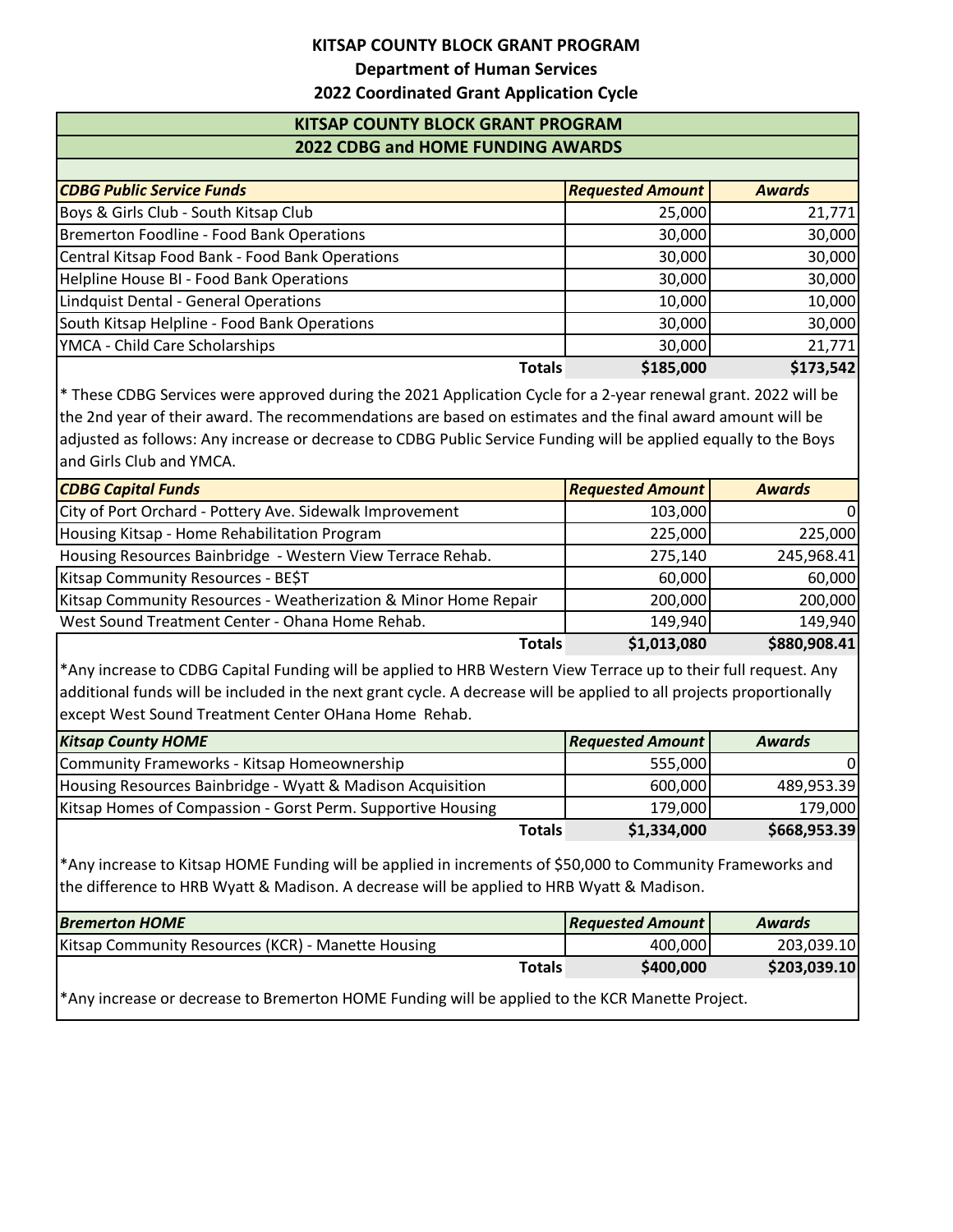| KITSAP COUNTY BLOCK GRANT PROGRAM<br><b>Department of Human Services</b><br><b>2022 Coordinated Grant Application</b><br><b>Capital Project Summary</b>                                                                                                                                                                                                                                                                                                                                                                                                                                  |                  |                |                   |
|------------------------------------------------------------------------------------------------------------------------------------------------------------------------------------------------------------------------------------------------------------------------------------------------------------------------------------------------------------------------------------------------------------------------------------------------------------------------------------------------------------------------------------------------------------------------------------------|------------------|----------------|-------------------|
| <b>Agency/ Project/Description</b>                                                                                                                                                                                                                                                                                                                                                                                                                                                                                                                                                       |                  | <b>Request</b> | Award             |
|                                                                                                                                                                                                                                                                                                                                                                                                                                                                                                                                                                                          |                  |                |                   |
| <b>HOUSING KITSAP</b><br><b>Home Rehabilitation Program</b><br><b>Service Area: Kitsap County</b>                                                                                                                                                                                                                                                                                                                                                                                                                                                                                        | 10-14 Households | \$225,000      | \$225,000 CDBG    |
| Funds will be used for personnel, administration, and construction costs associated with the home rehabilitation<br>program which provides 20-year deferred loans or grants to very-low and extremely-low income homeowners for<br>repairs to address health, safety, and accessibility issues. Housing Kitsap staff performs the home inspections, creates<br>a scope of work, assists homeowners with contractor selection, monitors the progress and signs off project<br>completion and contractor payments.                                                                         |                  |                |                   |
| <b>CITY OF PORT ORCHARD</b><br><b>Pottery Ave. Sidewalk Improvement</b><br><b>Service Area: Port Orchard</b>                                                                                                                                                                                                                                                                                                                                                                                                                                                                             | 1000 Households  | \$103,000      | \$0               |
| Funds requested will be used for concrete sidewalks, ADA ramps, driveway approach modifications, and other<br>associated work for sidewalk improvements on the north side of Pottery Avenue to address a gap in sidewalks and<br>ADA accessibility to serve nearby residents and businesses. The project extends from Sunset Lane to Clay Lane. Having<br>ADA compliant facilities is a high priority for the City given the large number of housing units for lower income<br>residents and seniors, as well as medical providers, in the vicinity.                                     |                  |                |                   |
| <b>KITSAP HOMES OF COMPASSION</b><br><b>Gorst Permanent Supportive Housing</b><br><b>Service Area: Kitsap County</b>                                                                                                                                                                                                                                                                                                                                                                                                                                                                     | 50 Units         | \$179,000      | \$179,000 HOME    |
| Funds will be used to pay toward soft costs, including studies, engineering and architectural drawings, for the<br>conversion of an old elementary school into 50 units of permanent supportive housing and offices with 24 hour on-<br>site social work navigator, security and case management. Housing will serve individuals with incomes below 30%<br>area median income who are homeless with disabilities including chronic health conditions, mental health issues or<br>substance abuse disorder. Half of the units will be 1-bedroom and half will be studio apartments.<br>50 |                  |                |                   |
| <b>HOUSING RESOURCES BAINBRIDGE (HRB)</b><br><b>Wyatt &amp; Madison Apartments</b><br>Service Area: Bainbridge Island                                                                                                                                                                                                                                                                                                                                                                                                                                                                    | 13 Units         | \$600,000      | \$489,953.39 HOME |
| Funds will be used to offset costs associated with the acquisition of 13 apartment rental units that will be constructed<br>as part of a larger mixed-income, multi-family housing development on Bainbridge Island. The site is part of the<br>former 550 Madison Avenue complex. HRB's development agreement provides for the acquisition of 13 units at the<br>time of completion. Costs include closing and recording fees in addition to acquisition costs.                                                                                                                         |                  |                |                   |
| <b>HOUSING RESOURCES BAINBRIDGE (HRB)</b><br><b>Western View Terrace Rehab</b><br>Service Area: Bainbridge Island                                                                                                                                                                                                                                                                                                                                                                                                                                                                        | 8 Households     | \$275,140      | \$245,968.41 CDBG |
| Funds will be for the materials and labor costs associated with health and safety upgrades and updates including new<br>siding, new windows, 4 new decks, and painting at Western View Terrace, a multi-family apartment complex serving<br>low-income households on Bainbridge Island. The property was constructed in 1978 and has eight two-bedroom<br>units.                                                                                                                                                                                                                         |                  |                |                   |